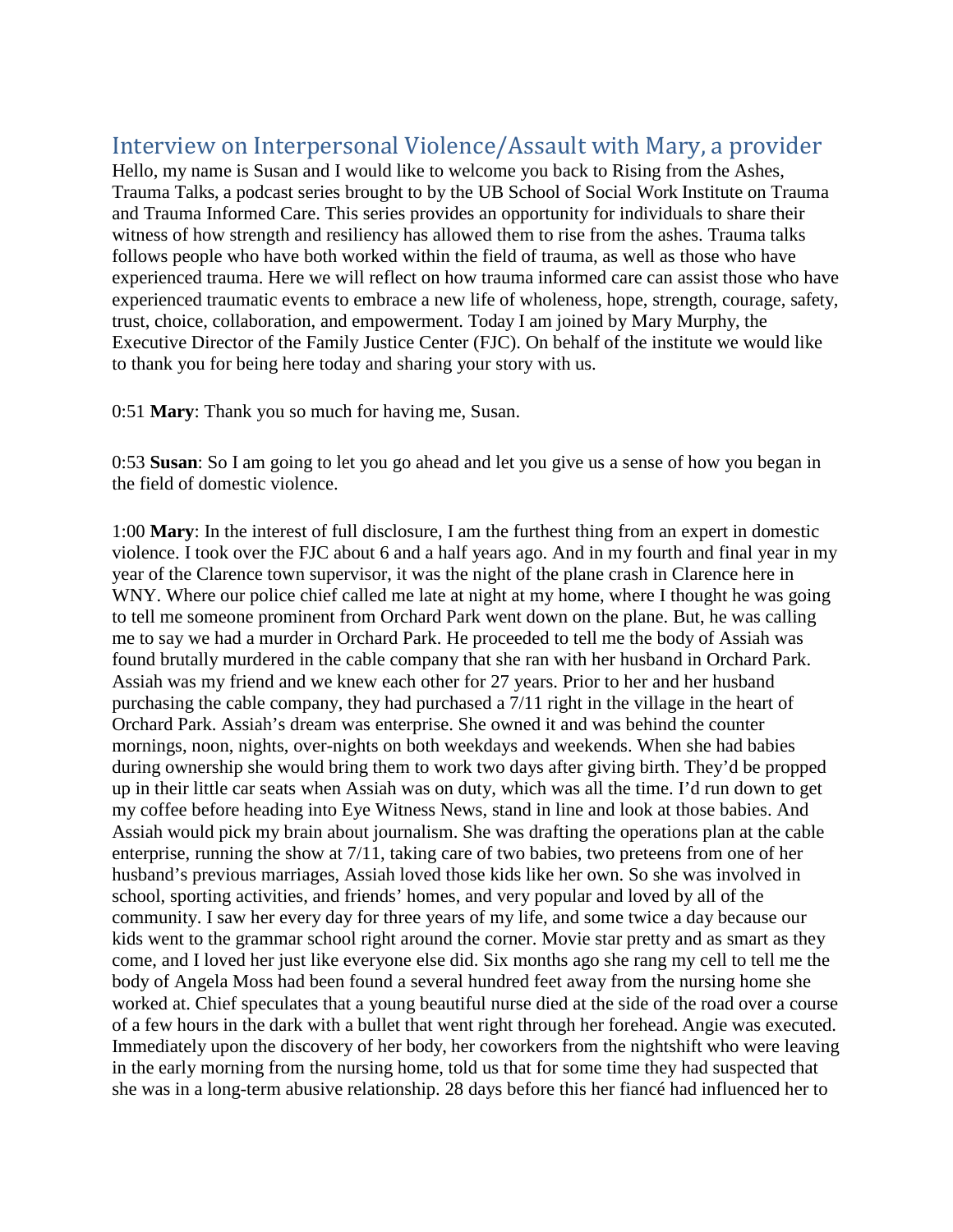sign over her life insurance policy and make him the beneficiary. They felt horrible knowing that something was going on in Angie's life. She came to work twice with a busted lip and coming in with makeup to cover up bruises. She had long sleeves on in the summer and when they were rolled up you'd see bruises. She was always beautifully put together and covered up well. Everyone kept it private, private, private. They didn't want to embarrass her and they didn't know how to have a conversation with her. They said they weren't sure if they should tell her what to do based on the way she presented herself not as a victim of domestic violence. These cases haunt me every day of my life, and I care very deeply. They are the reason that I work so hard in this work. I was set to leave office at the end of 2009 and back into the private sector, but someone sent me the description of the FJC, which caters to victims and families of domestic violence by taking anything and everything they need and putting them in one place. In a model where anyone walking through that front door has instant access to anything they need via collaboration response to this horror show in our society. Someone sent me the job description and I thought "you know, if I could have reached consolidation like this in government I would have stuck around for a couple other terms. I applied for the job, and four or five interviews later I was offered the job.

5:56 **Susan**: Do you mind telling us a little bit about some of the services that FJC provides?

6:02 **Mary**: A group about fifteen years ago, so the FJC is about ten years old, so a good 3-4-5 years prior to that, a group of about 100 members of this county got together and brainstormed how can we make this better? We have all these marvelous agencies, but the problem is, they are soloed. Have victims go here and then over there and back over here to tell their story again and again and again, re-traumatizing themselves. Not to mention any children in the room reliving this devastating scenario. So they thought they should get all of the people doing it and put them together in one spot. They zeroed in on how that may work by following someone trying to get out. First step is usually court for that emergency protection. In family court, that could take four or five hours. You're in there alone, you're traumatized, you're in full-blown crisis mode. What was happening is after waiting four of five hours they were told the story they just tried to tell didn't rise to the legal level, so go home and pull yourself together and come back in a month or a week when you pull yourself together and re-tell your story again. They were confused without an attorney-referee, tried to ask multiple people what was going to happen but no one responded at the desk for information. "If I go home, my husband had his throat on me in the corner last night, if I go back, I'm dead." Then they have to think about where they can bring their children and what other steps they have to take and it gets confusing. Then you are thinking about the traumatizing scene the children just saw, are they having a melt down? Do you need an appointment or a referral to go see a counselor? Should you go see your own counselor first if you have one? What we have found is that victims have found it easier to return to the abuser then they were navigating the systems that they were put in place to help get them out. So that's how FJC was established. The number one partner when they opened, thanks to the Violence Against Women Act Grant, they gave judicial district family court. So through the miracle of video-conferencing ten years ago, now Skyping as of a year ago, we can secure those orders of protection for our clients in the safety and sanctuary of the FJC. We have crisis services on speed-dial if anyone is presenting suicidal thoughts. Haven Houses on speed-dial if anyone needs to get whisked away to shelter in an anonymous location. The partners currently there, Neighborhood Legal Services, Divorce, Customs-Support. We are in the main court building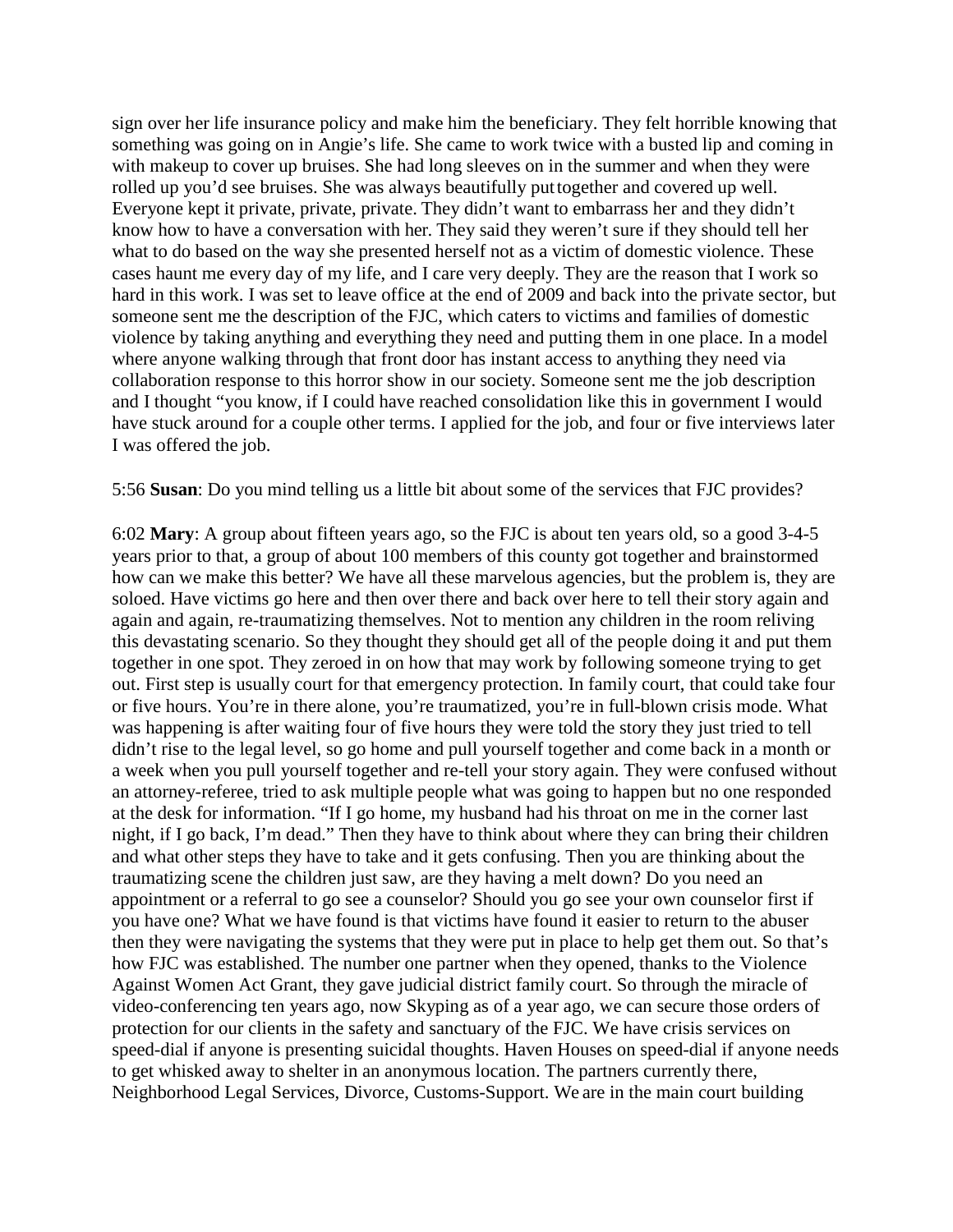with legal entities right in the building. So if someone comes in with something that doesn't fall in to our jurisdiction at FJC, we can call one of our numerous partners right in the building. For the elderly clients, they come up and down on the elevator to different offices so we can sit with the client. We are the only forensic medical office for domestic violence in all of New York State. This is Chet Foxes baby. They founded this forensic medical unit in all of New York State. We partner with UB School of Medicine. They founded it 10-15 years ago when the group of 100 people were together trying to do it better. The FJC has hired two nurses to run our forensic unit. Their job is to describe the injuries of the body with high-tech digital pictures that will become evidence for another one of our partners, the District Attorney's Office, for our clients that want to hold their abuser accountable. The body mapping, the pictures, and the charges go right over to the District Attorney Office. So it's a phenomenal one-stop model for clients. I left out a few partners but we have Buffalo Police there with a full time police officer and a report technician who are both there five days a week. So anyone in Buffalo who calls for a domestic violence complaint, 99% of the time they get a little card that says the only place they can file a charge in the City of Buffalo is a the FJC. So they come in to file charges, sit with a domestic violence advocate who spells out all of the different partners right then and there that they can have access to in person, with Skyping, or an intake on the phone, Child Advocacy Center, whatever. In addition to charges they can get injuries documented, talk to Neighborhood Legal Services, or you name it get that order of protection. We have four specialized domestic violence advocates: One is Court Advocacy — anyone who wants information on an order of protection sits with one to spell out the actions, and then we do a danger assessment to allow the advocate to understand the likelihood of the case going lethal. And puts the assessment of risk into the narrative for the petition of the order of protection. And it's actually the court that asks us to conduct this risk assessment which is a series of yes or no questions: Have you ever been strangled? Is your perpetrator drinking and drugging themselves? Has your perpetrator ever threatened to blow your brains out if you leave? Kill the kids if you leave? Is a child who isn't his involved in this? Depending on the yes or no answer, and what question it is, there is a number assigned. Then the advocate adds up the numbers and there is a little chart telling them the likelihood of this going lethal. Obviously no one has a crystal ball, but it helps the advocate get their arms around the danger and most importantly the victim some sense of relief. Most victims of domestic violence don't consider themselves ones, and it's the judges that will decide sometimes only based on times and dates that are woven into the narrative and petition. Like "February 13th at 8 PM he strangled me, I've got a series of texts on January 4th 2AM to 4AM threatening to kill me." So the advocates helps them weave that into the narrative and petition at court, we fax it over to the judge on the bench ready to hear the client, we bring them into the court room there is a bible right there. It is adorable, there are quotes on the wall. We swear them right in, and one button: Judge right there with our client in court room in our closet on the bench. One button, client comes up and we're done. It takes about forty minutes. And when the judge makes the decision, we are always approved because we work with the client and we do the injury assessment and the risk assessment, and the judge faxes that order over, and our advocate, based on the risk assessment and the order the judge has given us, can customize a safety plan that goes right up here in our head, we don't dare right it down because it can be a dangerous time when the perpetrator gets wind that power and danger has unraveled. So we customize it to telling us, and sometimes it can be very practical like "okay you can go live with your cousins next door neighbor in Rochester for three weeks and the perpetrator will have no idea where you will be, we are giving you a Hope Line Phone that no one can trace but you can use in an emergency." So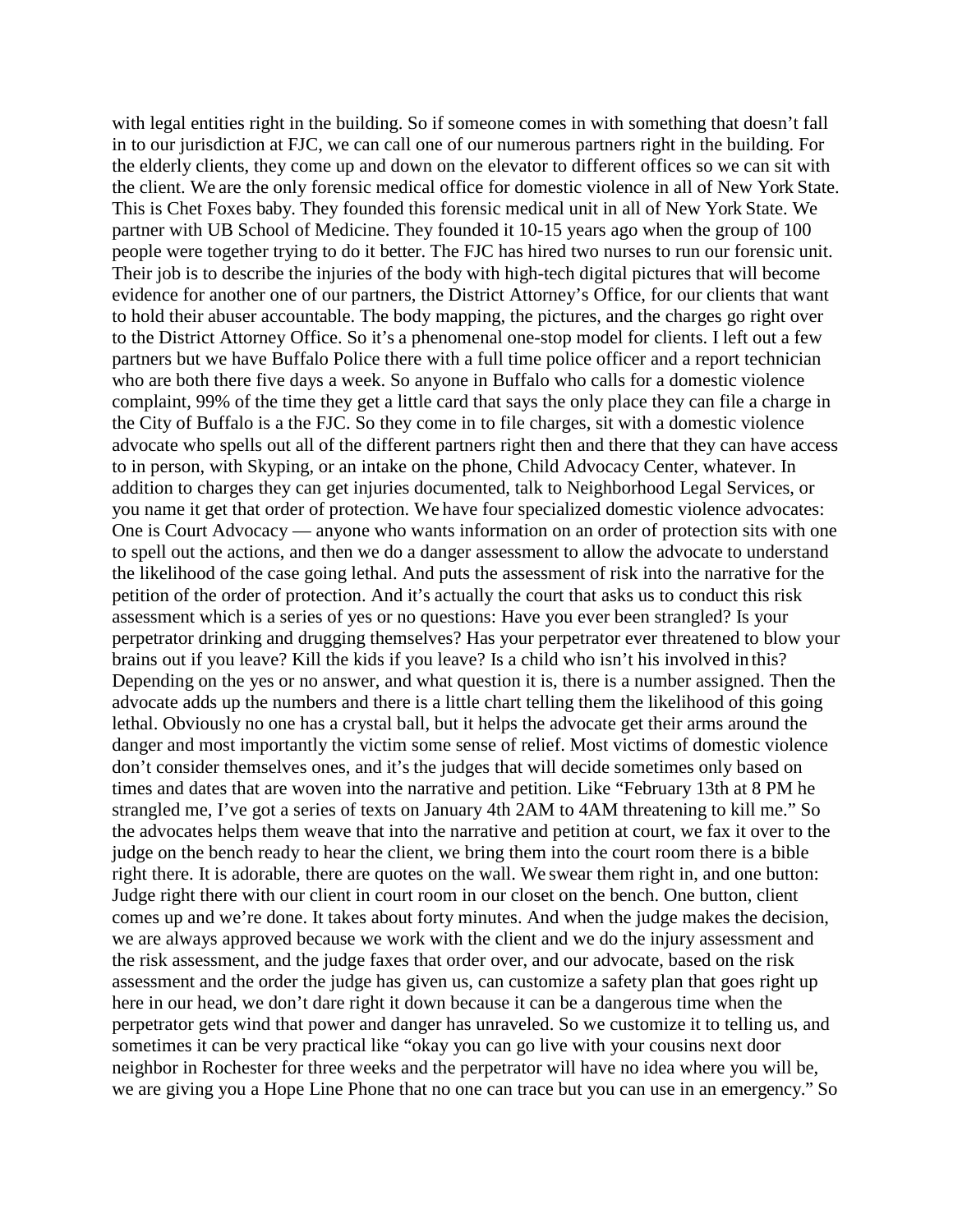we have the plan all spelled out. And then practical advice like "don't post on FB that you are going to Rochester," know you are dealing with traumatized individuals in crisis mode, who because of this trauma are maybe not thinking in the right mind frame or as clearly as they would to make the most logical decision that they could. To even articulate exactly what is going on. I have a group of 25 women that I've met in the last six and a half years, who have been through trauma informed counseling, who have left the abuser, and in some cases moved on to other relationships. They inform a lot of the work that we do, and they tell me it's really important to inform the public with outreach. Even if we are in middle schools and high schools. Anywhere with classic cases of domestic violence, these are women ranging now from 19-82 in age. I meet with these women once a year now, and they tell me when they were in their main classic case of domestic violence, none of them would have considered themselves in domestic violence cases. Really? So when you were in it and heard the term, what did you think? "Oh, those poor women! What are horrible, horrible thing!" Okay, but what poor women? "Well, women living in trailer parks in the city, or women living in large cities and urban ghettos! But not us." Okay, so what language do you use to describe your relationship? Now we are seeing the lightbulbs go off. It was difficult, it was a rollercoaster, and eventually they had no highs and the lows were terrifying 24/7. "It was a rocky relationship. I just tip-toed all the time trying not to set him off, knowing if I just did that and not this, and this and not that, he wouldn't be set off. If I was just a little better wife, or a little better girlfriend, none of this would have happened." It wasn't until someone else put the classic cases of domestic violence check list — is this healthy is this okay? —-right in front of them. Is your every move controlled? Have you been isolated from family and friends? Are you told what to do, where to go, who to hang out with? Are you on the receiving hours upon ends of humiliation, screaming and humiliating on personality flaws? Are you humiliated publicly? When we were checking them off and I'm telling you, it went off like fireworks on the Fourth of July! This goes beyond difficult. This is called abuse. This is what we stress to all of our clients: NOBODY deserves to be in an abusive relationship. It isn't your fault, and you sure as heck aren't responsible for this! Those 25 women told me that they were 100% brainwashed into believing "Yup! This is your fault. Yup! You deserve it. Yup! You're responsible." So that is something we really stress upon when we are doing public outreach or our advocates are sitting one-on-one with a client. It's not your fault! You are absolutely- positively not responsible for this. And nobody but nobody deserves to be abused! These are conversations that have such an impact on our clients. My 25 women that got out told me thatthe emotion that triumphed fear dead if you leave was shame. "What did I do to make this person who so loved me? Who called me his soul-mate, who swept me off my feet in this romance like no other romance? What did I do to make this person feel this way about me?" Not understanding, and that's what our advocates help them understand, that charming, loving, angel, talented, popular, angel that swept you off your feet — that's a fake. The real person is the monster underneath who has isolated you from your family. Who has left you feeling worthless? Has made you feel utterly convinced this is all your fault and you deserve it. That's the real person. And the ability of that monster to morph into that fake who you fell in love with is just another tool in the tool-box. We watched that video, along with the rest of the country, the rest of the world, about that NFL player dragging out of the elevator by her ankle, his fiancé! By the time that went viral, it was weeks, months later, she married him. And the first question I answered that night, I was out speaking to kids, "she went back! Why did she— she married him! Why? Why did she marry him?" And I thought to myself, this is going to be a good teaching moment. Number one, the question we should be asking is why does he abuse? We are never going to blame the victim for something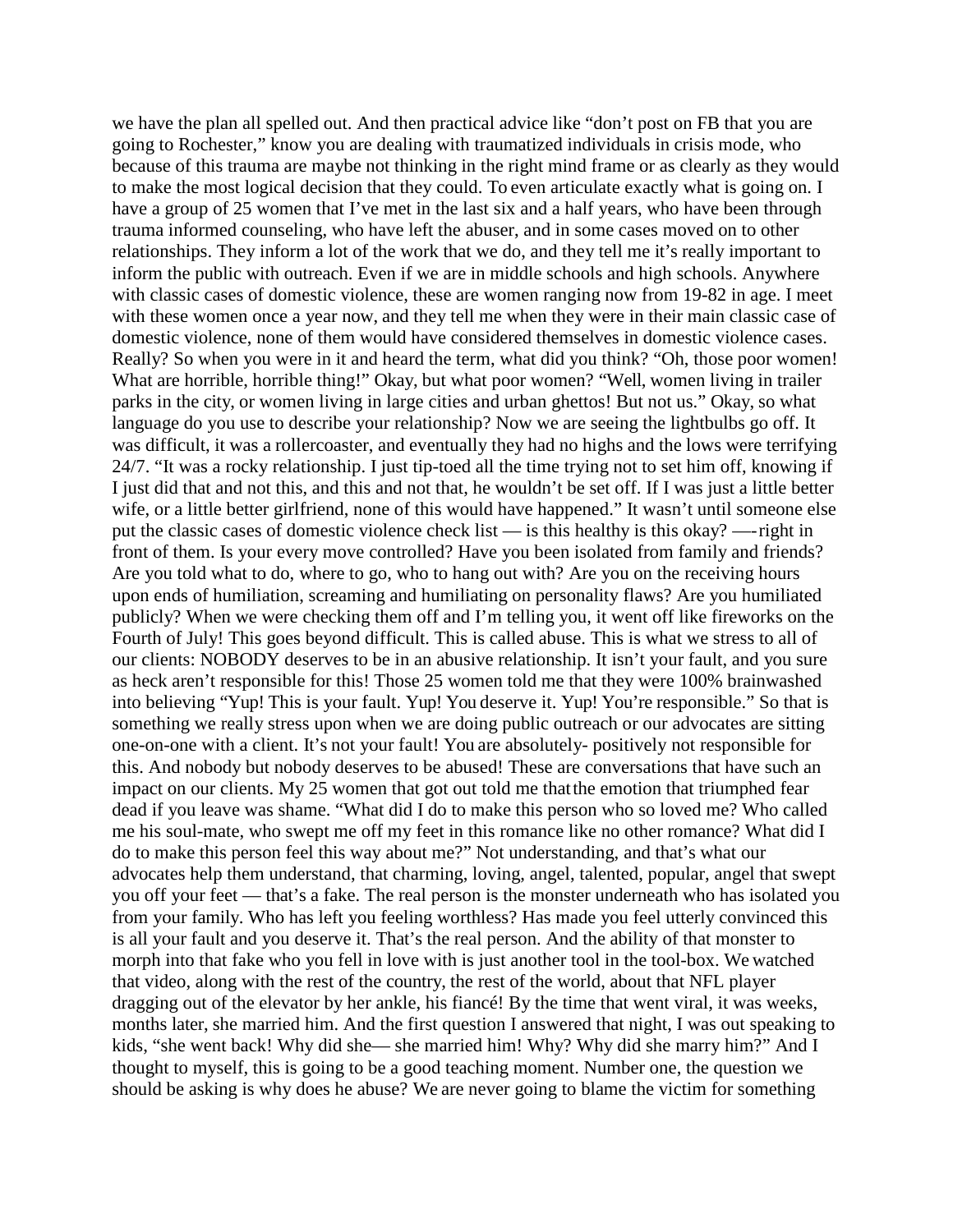some Perp/Abuser/Punk does! But what we needed to help people understand is the impact of trauma, right? The patients of domestic violence have experienced severe trauma, we're talking PTSD here! As are their children, right? And we need people to understand, and if there is one bright spot in this horse show is that, these punks/ perpetrators /abusers, they're all playing out of the same playbook. So if we can teach kids at a young age what those big red flags and warning signs are, then I think we have a good chance of stopping it. One of the classic signs is that a relationship goes from 0 to 1,000 miles like that! \*snaps finger at 20:31\* Victim-to-be, swept off her feet by charming, loving, angel, popular, funny. Not realizing the person starts immediately isolating from family and friends and zoning in on just that one person, flaws that he won't let go, a list of rules that apply to her but not him, right? That's the real person. And that's why it takes on average 7-8 attempts to permanently get out of an abusive relationship. We get it. And that's why it's so important for anyone who is trying to help someone who is in an abusive relationship, if their dealing with a trauma informed trained advocate who is skilled and experienced and talented.

21:16 **Susan**: So one of the main principles of trauma informed care is the principle of safety and women, or men, survivors, are coming in seeking help — and we know it's probably after multiple attempts of seeking help — how do you help them feel safe? Could you talk a little bit about that?

21:36 **Mary**: First of all, we take anything bureaucratic out of it. Even though we are in the main court building down town, you walk through those doors and we have murals ceiling to floor. You walk up these three stairs and you see a three story atrium and you look right and there is a little door right into our center. And we let them know when you ring the bell for your safety we just need to know the name because we want to make sure no one coming in is a perpetrator. So that little sense of, "Hi welcome to the FJC, just put your name on that little piece of paper and we are going to check this out for you and get you in here as quickly as possible." We do that and it's really quick, and then we get them into one of our six client waiting rooms. Beautiful colors in the rooms, I would live here in a second! And so they walk in with beautiful fabrics and colors on the walls and gorgeous leather furniture downtown. We don't put the over-head lights on, we have beautiful gorgeous lamps and side-tables and it gives people first of all, a sense of, you're safe here. And that's a really big deal. Landscapes from the waterfront and the city-scape downtown. Inspiring quotes on the walls to just get people to sit and think, "You know what I do deserve a beautiful surrounding like this. And I feel so safe and cozy here!" We don't want them to run into anyone they know, so we send them to these beautiful client living rooms — that's THEIR. SPACE. — As long as they are there. Our advocate comes in and spells out all of the different services, and they get to make the choice. We figure all of the controls have been removed from their lives, so we are never ever, ever going to tell a client what to do. We spell out the numerous options and they get to pick and tell their own story to the advocate. And if there is anything else they need, the advocate is going to figure out if we don't have it then who do we get on the phone, or who do we make the referral to?

24:08 **Susan**: That's great. So people not only get to make their own choices, but really collaborate in their own recovery process.

24:16 **Mary**: Absolutely! And our advocate always asks "can we call you in a week, in month?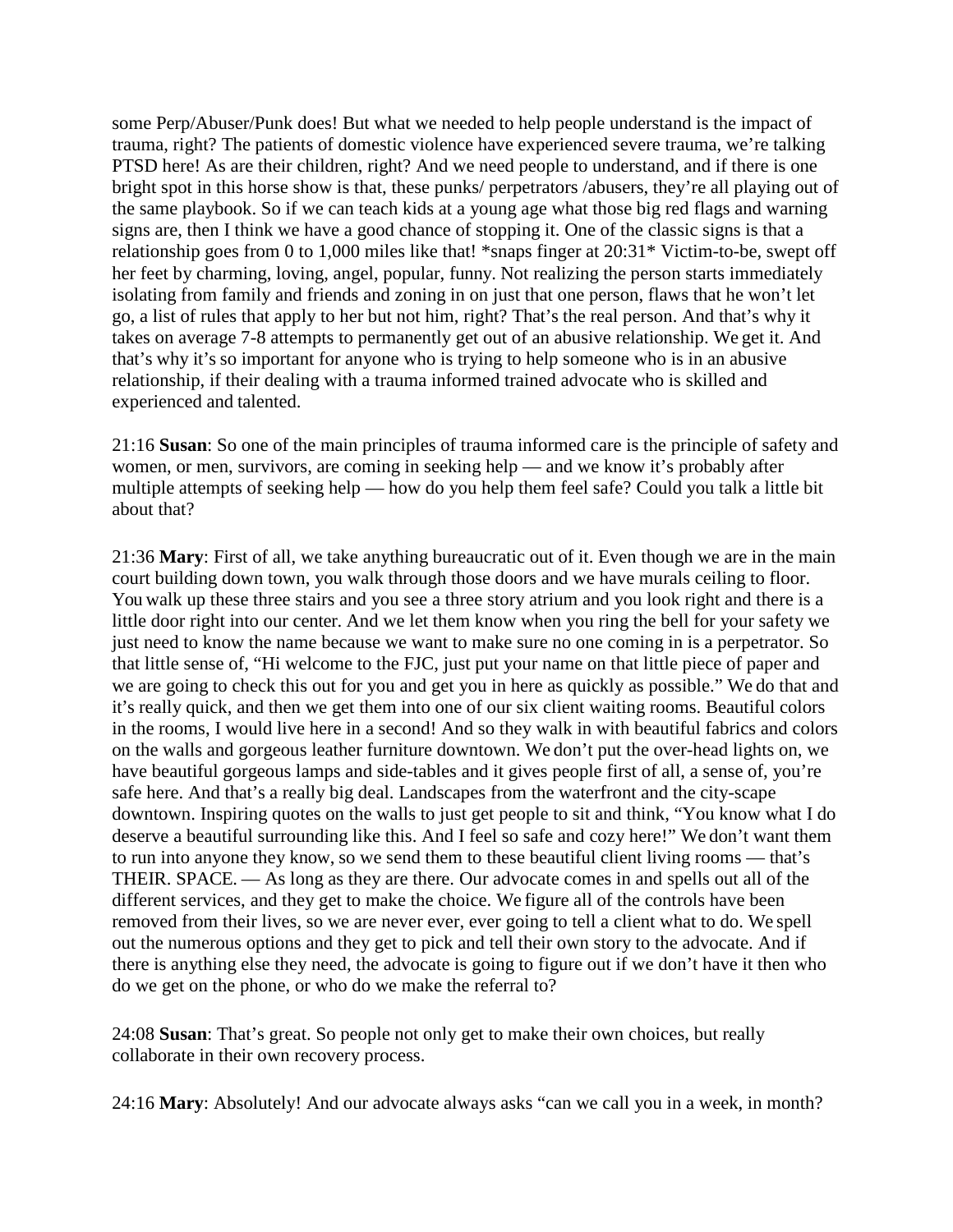Is it safe to call you?" We want to see where you are in your journey. We understand that it takes 7-8 attempts, so they may need nothing right there in that day, they don't have their arms around the power and control wheel and still have to figure out things. We never want them to feel too embarrassed to come back because we told them to do this this and this and I didn't do anything. So we put the power right back into their hands.

24:46 **Susan**: And that kind of helps build trust for you as well if you have someone who is kind of willing to be there through any step through any emotional place that that person is in at that moment.

25:01 **Mary**: Our forensic medical unit nurses, one is a former hospice nurse — they are extraordinarily dedicated when it comes to genteelness and non-judgement. So, so many, my 25 women say, just be so careful and conscientious of being judged, and our nurses and staff are totally able to understand that. Our nurses are able to bond with the clients quickly, and are looking sometimes at every inch of their body — so their job, and what is going to make it so effective for the client is that trust — and our nurses are extraordinarily gifted when it comes to trust. And keeping that trust. I watch it happen every day, where they go to leave and are hugging and kissing people. I see it in the hallways with laughter coming out of the living rooms. They tell me, "I felt like such a freak, like this was my fault, like the only one in the world going through this— and I realized I'm not a freak, it's not my fault. And I now have a plan. Now on my journey to healing and wholeness, and with a relationship someday (not with the perpetrator, obviously!)

26:29 **Susan**: So when women are, because I know that a majority are women —

26:35 **Mary**: We do see men, I always have to say that. But honestly, just like you articulated perfectly, the majority are women.

26:40 **Susan**: But when an individual are coming in to get services and they bring children in. Who are watching this children? How does that work when kids come in?

26:47 **Mary**: We have a beautiful child playroom. And we have three centers so we have child areas in all three centers. We have many retired professionals, those are a core of our staff. These are retired attorneys, doctors, social workers, teachers from every walk of life who have been thoroughly trained, and screened, and investigated, and trained some more. And if it's okay with mom, or dad, we separate the child from the parent. We don't want them sitting in the room reliving the details that they are already living with 24/7. They go into one of our adorable playrooms with the volunteer. And they can be in there 3, 4 hours depending on if mom is there for an order of protection, and mom can certainly run back in and check on them. They are certainly welcome to go back into the living room with mom, but our volunteers are good. Many have grandchildren and have experience when it comes to bonding and playing with children. We don't put them in front of a video. Actually one of them put on a play with another one the other day. We have tons of toys. Junior League came into our downtown center with a bright wall and butterflies and birds and flowers on another wall. And it's packed with books and toys and stuffed animals. The kids love it in there. And we are close with Child Adolescence Treatment Center (CATC), and under the CATC umbrella is Child Advocacy Center. So if any